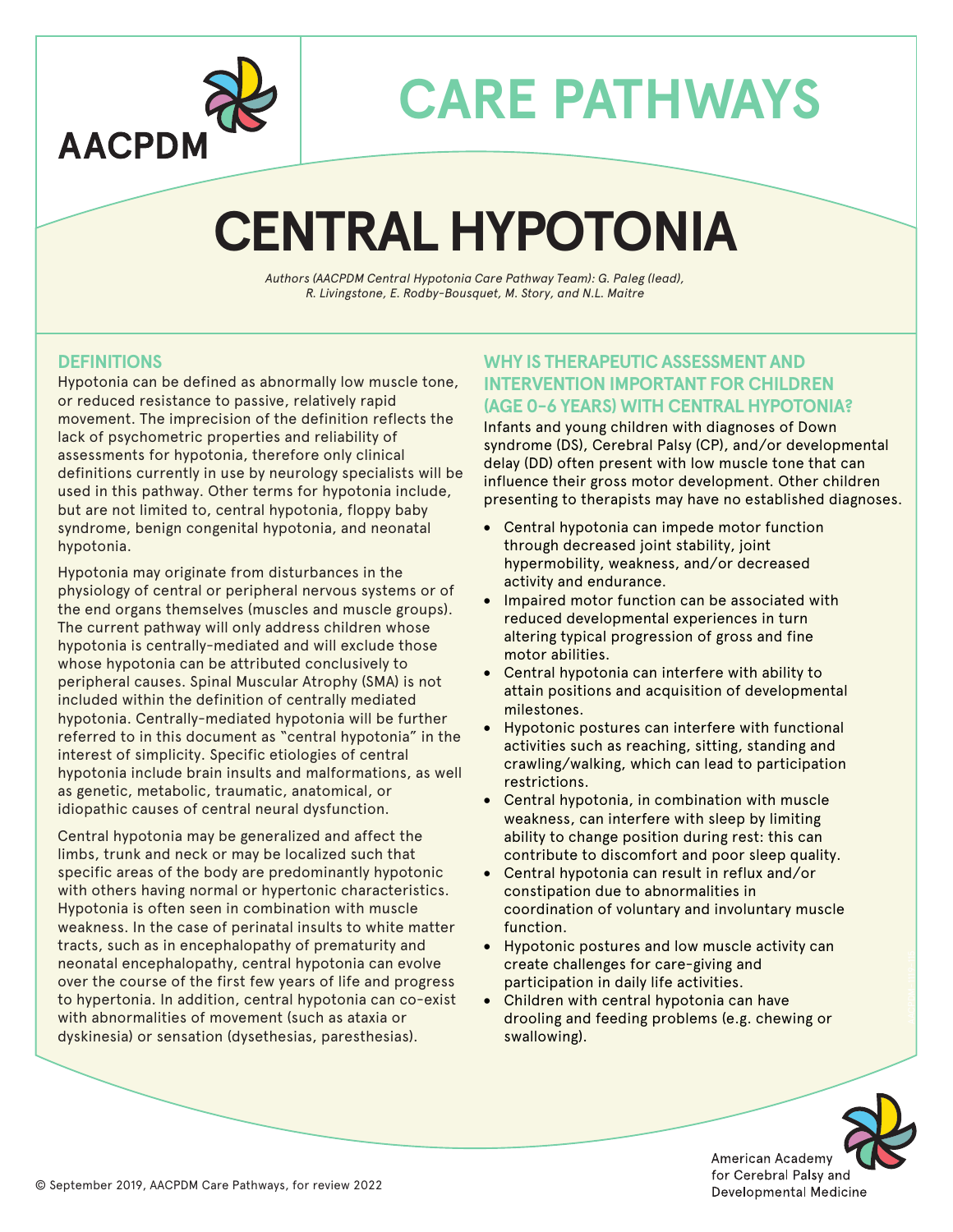

# **CENTRAL HYPOTONIA**

*Authors (AACPDM Central Hypotonia Care Pathway Team): G. Paleg (lead), R. Livingstone, E. Rodby-Bousquet, M. Story, and N.L. Maitre*





AACPDM-1119-115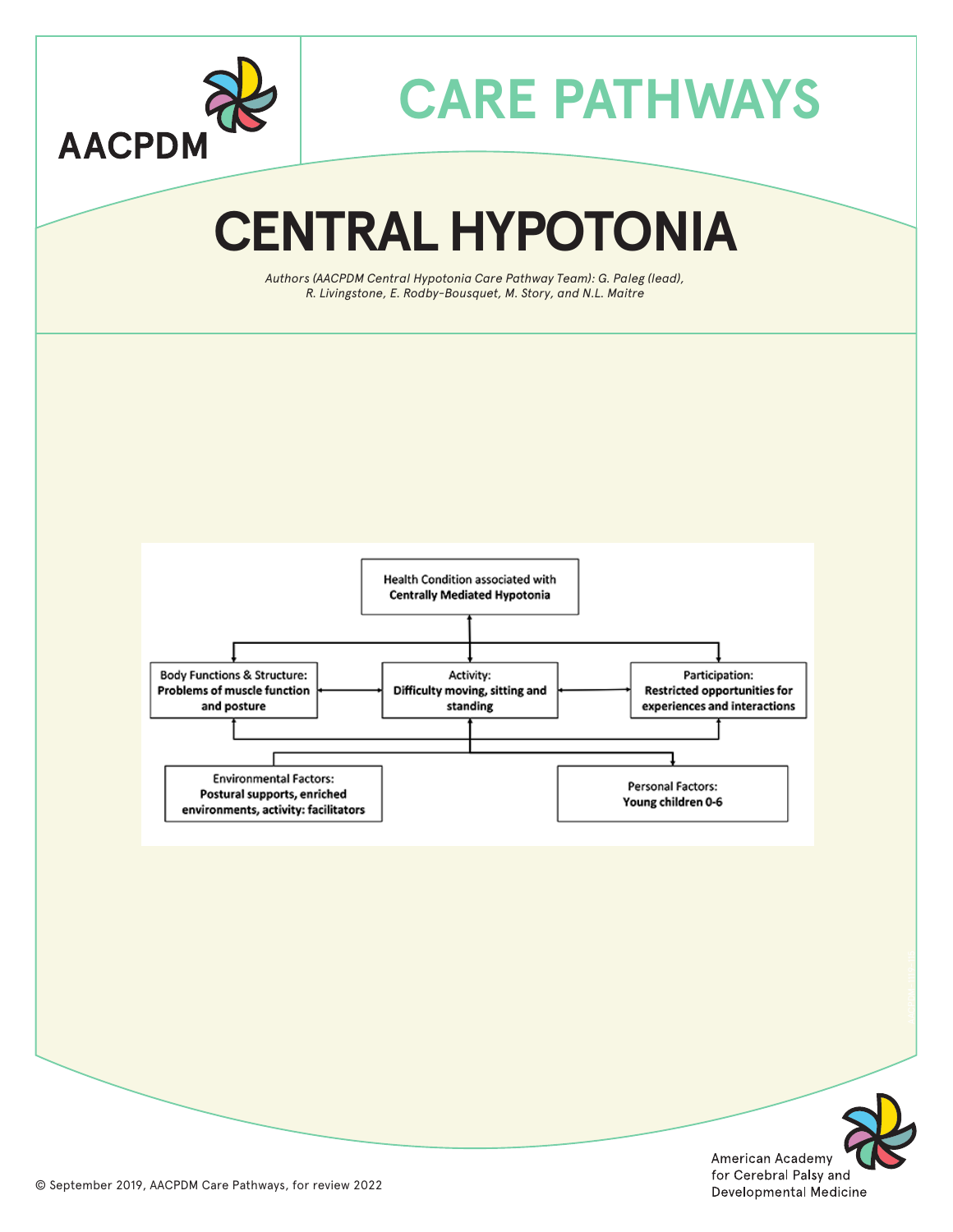

## **CENTRAL HYPOTONIA**

*Authors (AACPDM Central Hypotonia Care Pathway Team): G. Paleg (lead), R. Livingstone, E. Rodby-Bousquet, M. Story, and N.L. Maitre*

**Target Population:** Children from birth to six years-of-age with central hypotonia and gross motor delays that limit activity and participation.

**Target Clinical Providers:** Therapists/Early Interventionists caring for children from birth to six years-of-age with central hypotonia and their families.

#### **ASSESSMENT**

If the child has not already been seen for a diagnostic work-up, referral to a neurologist, geneticist and/or developmental medical specialist is always recommended. During the therapy assessment, determine the impact of the hypotonia on function, activity limitations and participation restrictions, pain/comfort (including sleep), care-giving and whether management is required. Assess whether the clinical presentation is consistent with infants at "high risk of CP" (see Early Detection Guidelines, JAMA Pediatrics Novak et al. 2017).

Therapy Assessment: Children with hypotonia may have delays in motor development. It is recommended that therapists use valid and reliable measures of motor abilities. As there are no established evidence-based approaches to measure hypotonia, and as the focus of therapy should be on improved functioning, we recommend the following: use motor function assessments with good psychometric properties for infants at high risk for motor delays and neuromotor problems such as: the Hammersmith Infant Neurological Examination (HINE, 3 to 24 months), the Test of Infant Motor Performance (TIMP, term to 3 months), Peabody Developmental Motor Scales (PDMS), Development Assessment of Young Children (DAYC-2) Motor Scale, the Alberta Infant Motor Scale (AIMS, 0-18 months), Brigance III, etc. (See Early Detection Guidelines for CP, JAMA Pediatrics Novak et al., 2017). A broader perspective on promoting child development is offered by the 'F words in childhood disability' (Rosenbaum & Gorter, 2012)

Goal Setting: Use valid and reliable outcome measures outcomes such as Canadian Occupational Performance Measure (COPM), Goal Attainment Scaling (GAS) (see Section III for further details).

#### **MANAGEMENT**

Most of the interventions in the Central Hypotonia Care Pathway have low or very low levels of evidence (based on GRADE ratings).

Developmental Strategies: strategies used by physiotherapists (PTs), occupational therapists (OTs) and early interventionists are considered cornerstones in the management of central hypotonia. General principles include:

- 1. ensure therapy is goal-directed and promotes function and participation in daily activities/ routines.
- 2. ensure all motor interventions are child active.
- 3. activities should be child-initiated and childdirected.
- 4. activities should be caregiver delivered when possible.
- 5. optimize seating and upright positioning with good stability/support as early as possible (providing opportunities for reach/grasp and manipulation to learn through play).
- 6. avoid extreme positions (e.g. frog-legged (hip/knee flexion with abduction)) and strive for symmetry.
- 7. consider orthoses and splints to increase foot stability in stance and weight bearing.
- 8. encourage early mobility using various typical, adapted and specialized equipment.
- 9. coach parents to integrate therapeutic interventions for hypotonia into daily life and routines.
- 10.avoid passive interventions in which the therapist performs the work for the child and/or the child is not moving actively (reduce hands-on time and overt assistance, allow for infant-initiated activities).



AACPDM-1119-115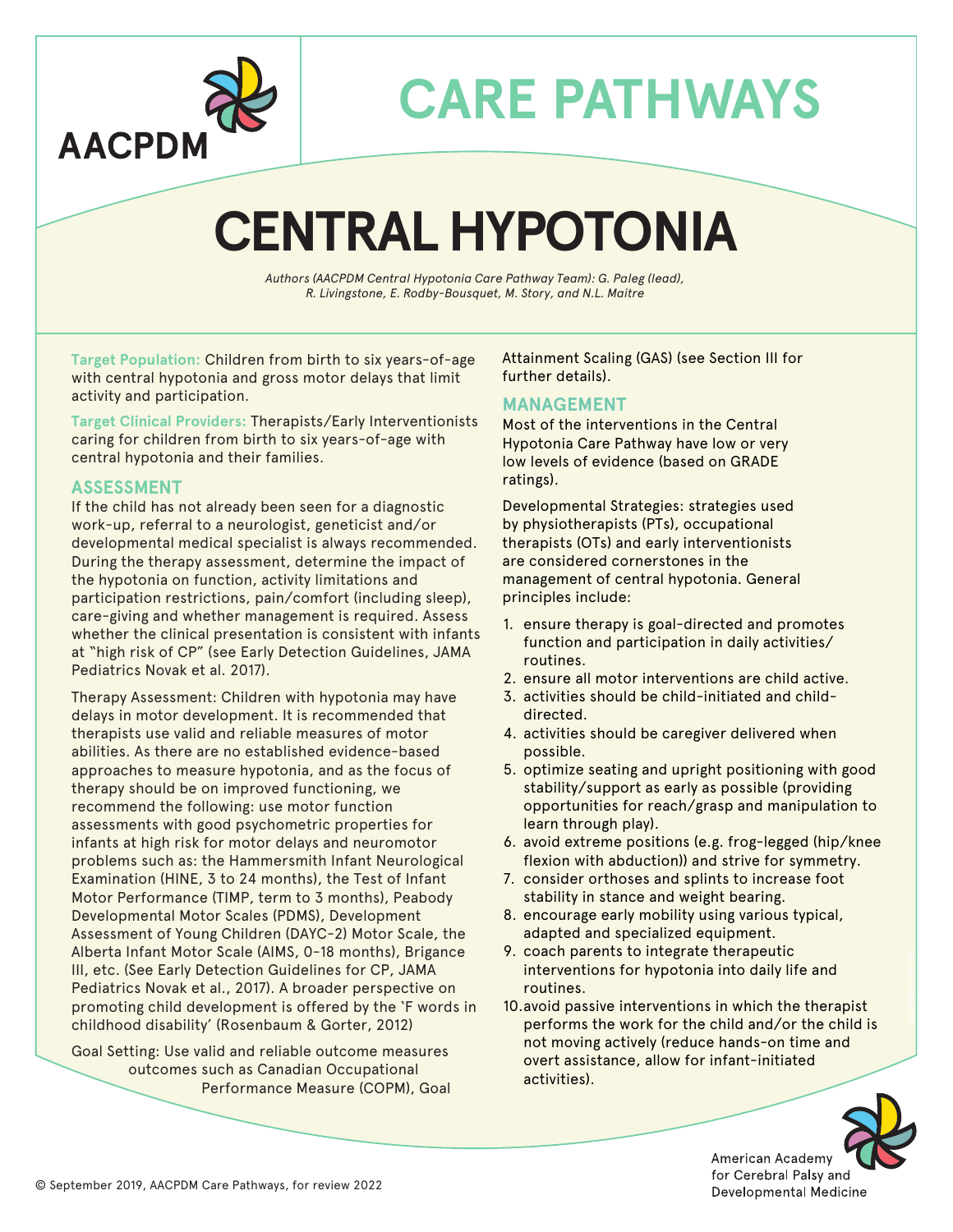

## **CENTRAL HYPOTONIA**

*Authors (AACPDM Central Hypotonia Care Pathway Team): G. Paleg (lead), R. Livingstone, E. Rodby-Bousquet, M. Story, and N.L. Maitre*

11.avoid interventions for which there is no evidence and/ or a risk of negative outcomes (see section II for further details).

12.ensure screening for other health concerns and comorbidities including; with vision, hearing, feeding, reflux, and communication.

#### **THERAPEUTIC RECOMMENDATIONS**

(for details on each intervention including potential risks, see the evidence summary in Section II):

- 1. Tummy Time activities (during supervised play, when a child is awake), for multiple short sessions per day, may promote motor development in young children with central hypotonia.
- 2. Active motor abilities should be promoted in sitting, standing and for mobility.
- 3. Infant massage may be used to promote mother-infant bonding and sleep.
- 4. Treadmill training may be used from 10 months onward, to promote early onset of stepping, walking and improve gait characteristics in children with central hypotonia.
- 5. Orthotics may be used to support foot alignment and improve gait characteristics for ambulatory children with central hypotonia; in pre-ambulatory children, expert opinion recommends trial and/or use of orthoses when ankle instability prevents age appropriate exploration.
- 6. Adaptive equipment may increase activity and participation: e.g. adaptive seating; compression garments, walker/gait trainer; stander; and power mobility devices.
- 7. Postural management programs facilitate age appropriate activity and participation in natural routines (i.e. activities in lying, supported sitting, standing). Postural management programs should reduce time spent in asymmetrical lying postures and frog-legged positions.

8. Hip surveillance to monitor hip displacement can enable referral for early intervention to prevent hip subluxation and dislocation, which is known to occur in children with central hypotonia (see AACPDM Hip Surveillance Care Pathway for information on surveillance in children with cerebral palsy).



AACPDM-1119-115